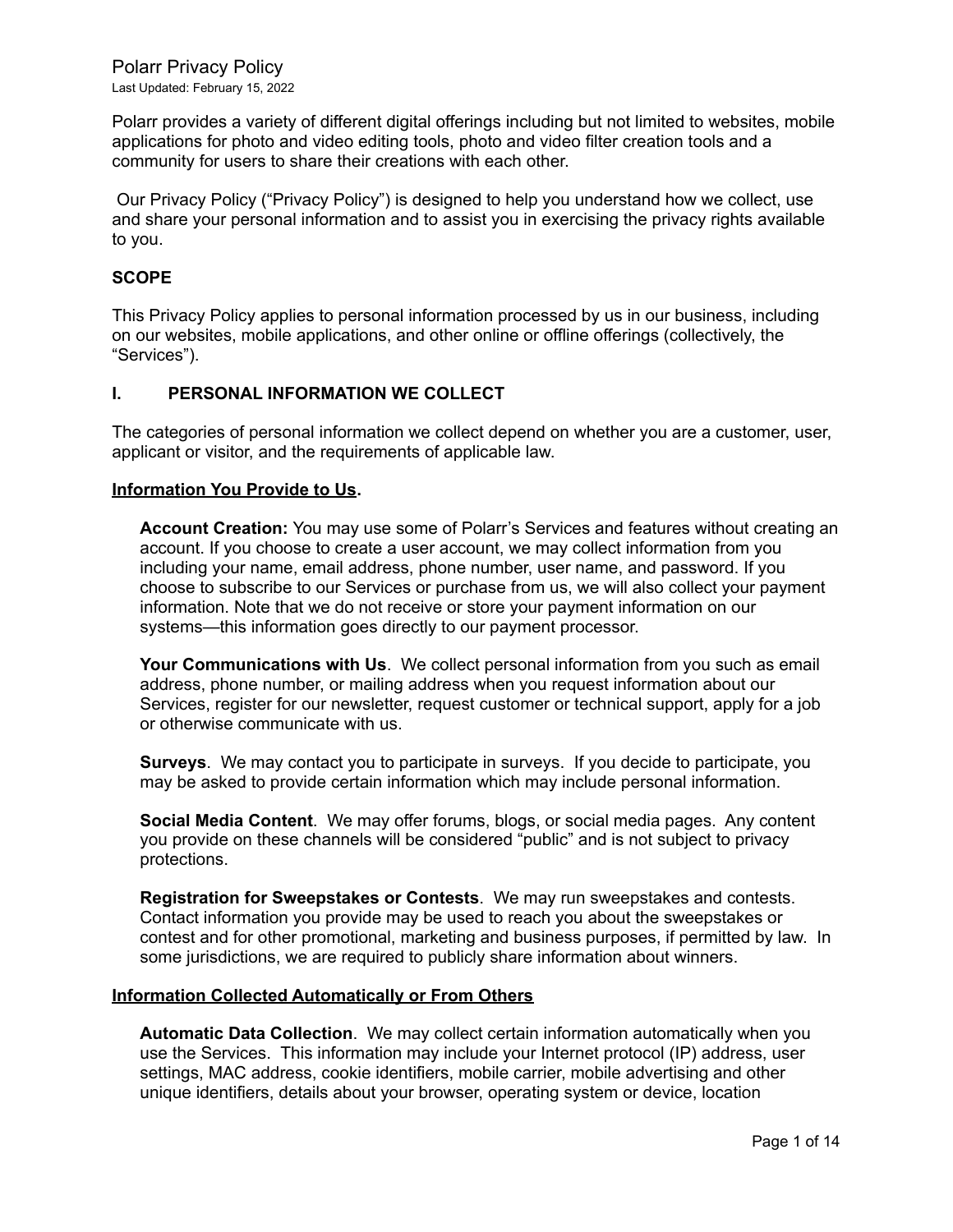information, Internet service provider, pages that you visit before, during and after using the Services, information about the links you click, and other information about how you use the Services. Information we collect may be associated with accounts and other devices.

In addition, we may automatically collect data regarding your use of our Services, such as the types of content you interact with and the frequency and duration of your activities. We may combine your information with information that other people provide when they use our Services, including information about you when they tag you.

**Cookies, Pixel Tags/Web Beacons, Analytics Information, and Interest-Based Advertising technologies.** We, as well as third parties that provide content, advertising, or other functionality on the Services, may use cookies, pixel tags, local storage, and other technologies ("Technologies") to automatically collect information through the Services. Technologies are essentially small data files placed on your computer, tablet, mobile phone, or other devices that allow us and our partners to record certain pieces of information whenever you visit or interact with our Services.

- **Cookies**. Cookies are small text files placed in visitors' computer browsers to store their preferences. Most browsers allow you to block and delete cookies. However, if you do that, the Services may not work properly.
- **Pixel Tags/Web Beacons**. A pixel tag (also known as a web beacon) is a piece of code embedded in the Services that collects information about users' engagement on that web page. The use of a pixel allows us to record, for example, that a user has visited a particular web page or clicked on a particular advertisement.

**Analytics**. We may also use Google Analytics, Firebase, Snowploy, and other service providers to collect information regarding visitor behavior and visitor demographics on our Services. For more information about Google Analytics or any of these services, please visit each service's website. You can opt out of Google's collection and processing of data generated by your use of the Services by going to [http://tools.google.com/dlpage/gaoptout.](http://tools.google.com/dlpage/gaoptout) Other tools we use may have the opt out option available to you as well. Please refer to their website for more information.

**Information from Other Sources.** We may obtain information about you from other sources, including through third party services and organizations to supplement information provided by you. For example, if you access our Services through a third-party application, such as an app store, a third-party login service, or a social networking site, we may collect information about you from that third-party application that you have made public via your privacy settings. Information we collect through these services may include your name, your user identification number, your user name, location, gender, birth date, email, profile picture, and your contacts stored in that service. This supplemental information allows us to verify information that you have provided to us and to enhance our ability to provide you with information about our business, products, and Services.

# **II. HOW WE USE YOUR INFORMATION.**

We use your information for a variety of business purposes, including to:

# **Fulfill our contract with you and provide you with our Services, such as:**

● Managing your information and accounts;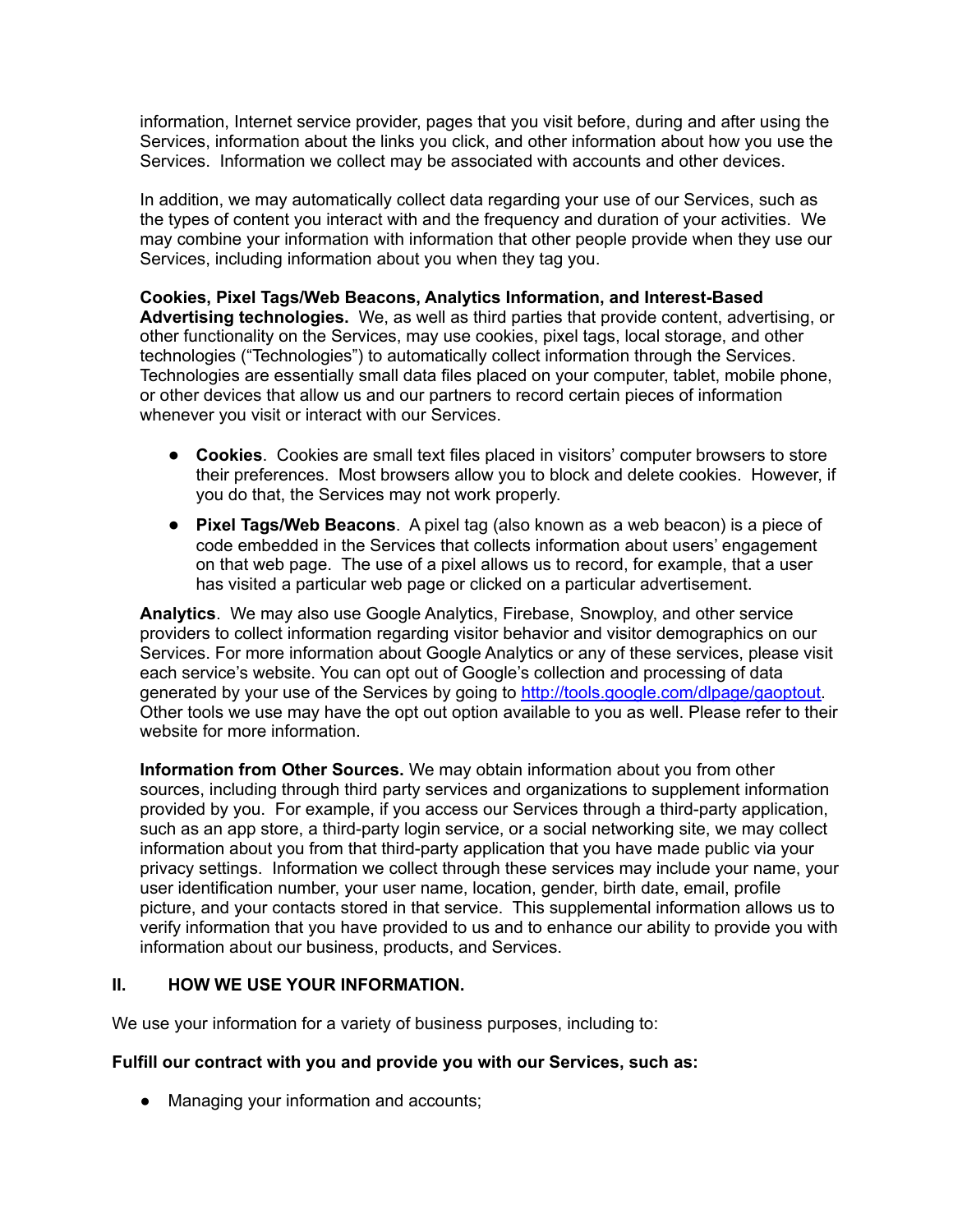- Providing access to certain areas, functionalities, and features of our Services;
- Communicating with you about your account, activities on our Services and policy changes;
- Undertaking activities to verify or maintain the quality or safety of a service or device;
- Processing your financial information and other payment methods for products or Services purchased;
- Providing advertising, analytics and marketing services;
- Processing applications and transactions; and
- Allowing you to register for events.

## **Analyze and improve our Services pursuant to our legitimate interest, such as:**

- Detecting security incidents, protecting against malicious, deceptive, fraudulent or illegal activity, and prosecuting those responsible for that activity;
- Measuring interest and engagement in our Services and short-term, transient use, such as contextual customization of ads;
- Undertaking research for technological development and demonstration;
- Researching and developing products, services, marketing or security procedures to improve their performance, resilience, reliability or efficiency;
- Improving, upgrading or enhancing our Services or device;
- Developing new products and Services;
- Ensuring internal quality control;
- Verifying your identity and preventing fraud;
- Debugging to identify and repair errors that impair existing intended functionality;
- Enforcing our terms and policies; and
- Complying with our legal obligations, protecting your vital interest, or as may be required for the public good.

### **Provide you with additional content and Services**, such as:

- Furnishing you with customized materials about offers, products, and Services that may be of interest, including new content or Services;
- Auditing relating to interactions, transactions and other compliance activities; and
- Other purposes you consent to, are notified of, or are disclosed when you provide personal information.

### **Automated profiling.**

We may use technologies considered automated decision making or profiling. We will not make automated decisions about you that would significantly affect you, unless such a decision is necessary as part of a contract we have with you, we have your consent, or we are permitted by law to use such technology. You may escalate any concerns you have by contacting us below.

**Use De-identified and Aggregated Information.** We may use personal information and other data about you to create de-identified and aggregated information, such as de-identified demographic information, de-identified location information, information about the computer or device from which you access our Services, or other analyses we create.

**Share Content with Friends or Colleagues.** Our Services may offer various tools and functionalities. For example, we may allow you to provide information about your friends through our referral services. Our referral services may allow you to forward or share certain content with a friend or colleague, such as an email inviting your friend to use our Services.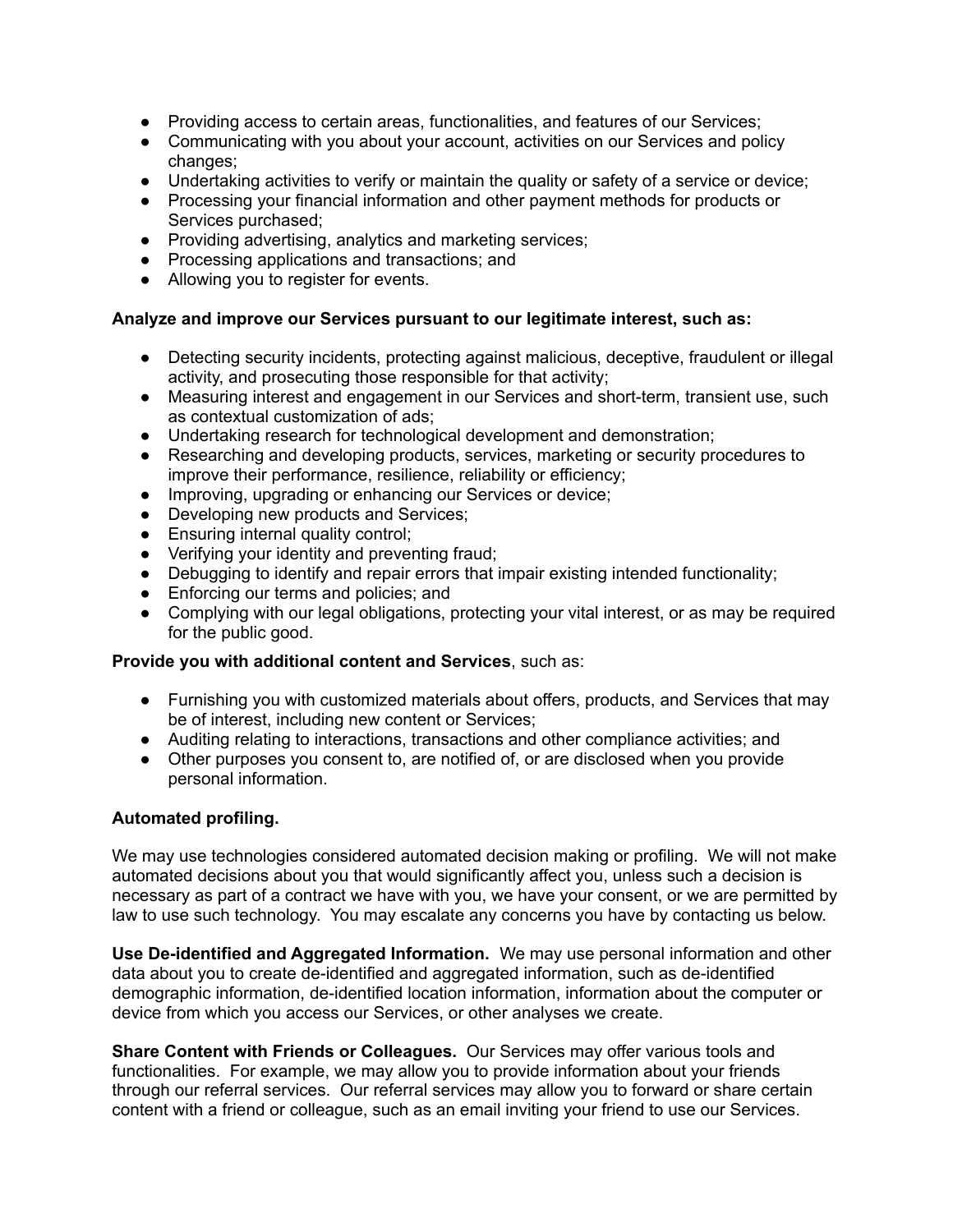**How We Use Automatic Collection Technologies.** We, as well as third parties that provide content, advertising, or other functionality on the Services, may use cookies, pixel tags, local storage, and other technologies to automatically collect information through the Services. Our uses of these Technologies fall into the following general categories:

- **Operationally Necessary**. This includes Technologies that allow you access to our Services, applications, and tools that are required to identify irregular site behavior, prevent fraudulent activity and improve security or that allow you to make use of our functionality;
- **Performance Related**. We may use Technologies to assess the performance of our Services, including as part of our analytic practices to help us understand how our visitors use the Services;
- **Functionality Related**. We may use Technologies that allow us to offer you enhanced functionality when accessing or using our Services. This may include identifying you when you sign into our Services or keeping track of your specified preferences, interests, or past items viewed;
- **Advertising or Targeting Related**. We may use first-party or third-party Technologies to deliver content, including ads relevant to your interests, on our Services or on third-party sites.
- **Cross-Device Tracking**. Your browsing activity may be tracked across different websites and different devices or apps. For example, we may attempt to match your browsing activity on your mobile device with your browsing activity on your laptop. To do this our technology partners may share data, such as your browsing patterns, geo-location and device identifiers, and will match the information of the browser and devices that appear to be used by the same person.

**Notice Regarding Third Party Websites, Social Media Platforms and Software Development Kits.** The Services may contain links to other websites, and other websites may reference or link to our website or other Services. These other websites are not controlled by us. We encourage our users to read the privacy policies of each website and application with which they interact. We do not endorse, screen or approve and are not responsible for the privacy practices or content of such other websites or applications. Visiting these other websites or applications is at your own risk.

Our Services may include publicly accessible blogs, forums, social media pages, and private messaging features. By using such Services, you assume the risk that the personal information provided by you may be viewed and used by third parties for any number of purposes. In addition, social media buttons such as Instagram, Facebook, and Twitter (that might include widgets such as the "share this" button or other interactive mini-programs) may be on our site. These features may collect your IP address, which page you are visiting on our site, and may set a cookie to enable the feature to function properly. These social media features are either hosted by a third party or hosted directly on our site. Your interactions with these features apart from your visit to our site are governed by the privacy policy of the company providing it.

We may use third party application programming interfaces ("APIs") and software development kits ("SDKs") as part of the functionality of our Services. APIs and SDKs may allow third parties including analytics and advertising partners to collect your personal information for various purposes including to provide analytics services and content that is more relevant to you. For more information about our use of APIs and SDKs, please contact us as set forth below.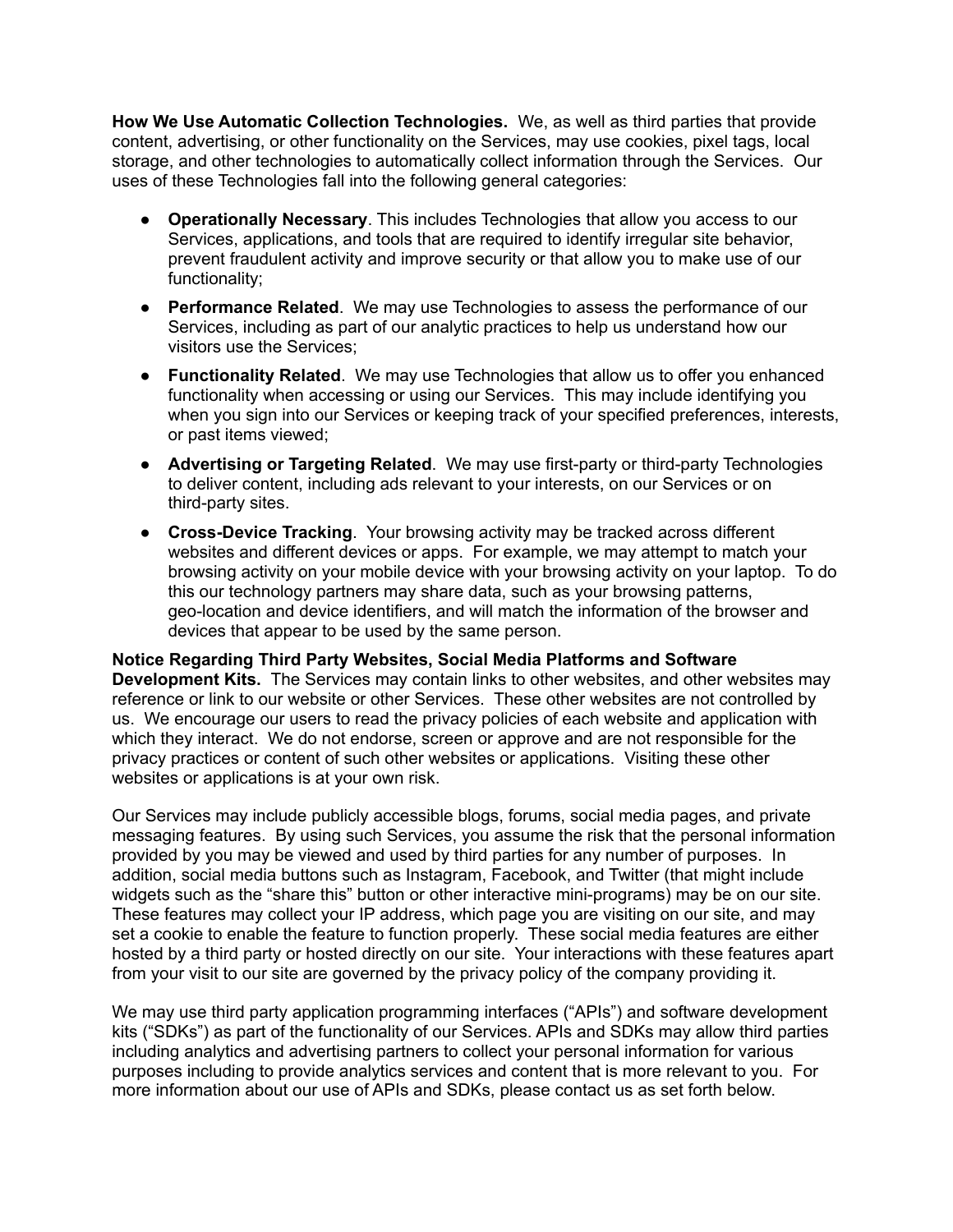# **III. DISCLOSING YOUR INFORMATION TO THIRD PARTIES.**

Except as provided below, we do not disclose your personal information.

We have not sold consumers' personal information in the preceding 12 months.

**Service Providers.** We may share any personal information we collect about you with our third- party service providers. The categories of service providers (processors) to whom we entrust personal information include: IT and related services; information and services; payment processors; customer service providers; and vendors to support the provision of the Services.

**Business Partners.** We may provide personal information to business partners with whom we jointly offer products or services. In such cases, our business partner's name will appear along with ours.

**Affiliates.** We may share personal information with our affiliated companies.

**Advertising Partners.** Through our Services, we may allow third party advertising partners to set Technologies and other tracking tools to collect information regarding your activities and your device (e.g., your IP address, mobile identifiers, page(s) visited, location, time of day). We may also combine and share such information and other information (such as demographic information and past purchase history) with third party advertising partners. These advertising partners may use this information (and similar information collected from other websites) for purposes of delivering targeted advertisements to you when you visit third party websites within their networks. This practice is commonly referred to as "interest-based advertising" or "online behavioral advertising. We may allow access to other data collected by the Services to share information that may be useful, relevant, valuable or otherwise of interest to you. If you prefer not to share your personal information with third party advertising partners, you may follow the instructions below.

**Disclosures to Protect Us or Others.** We may access, preserve, and disclose any information we store associated with you to external parties if we, in good faith, believe doing so is required or appropriate to: comply with law enforcement or national security requests and legal process, such as a court order or subpoena; protect your, our or others' rights, property, or safety; enforce our policies or contracts; collect amounts owed to us; or assist with an investigation or prosecution of suspected or actual illegal activity.

**Disclosure in the Event of Merger, Sale, or Other Asset Transfers.** If we are involved in a merger, acquisition, financing due diligence, reorganization, bankruptcy, receivership, purchase or sale of assets, or transition of service to another provider, then your information may be sold or transferred as part of such a transaction, as permitted by law and/or contract.

**International Data Transfers.** You agree that all information processed by us may be transferred, processed, and stored anywhere in the world, including but not limited to, the United States or other countries, which may have data protection laws that are different from the laws where you live. We have taken appropriate safeguards to require that your personal information will remain protected and require our third-party service providers and partners to have appropriate safeguards as well. Further details can be provided upon request.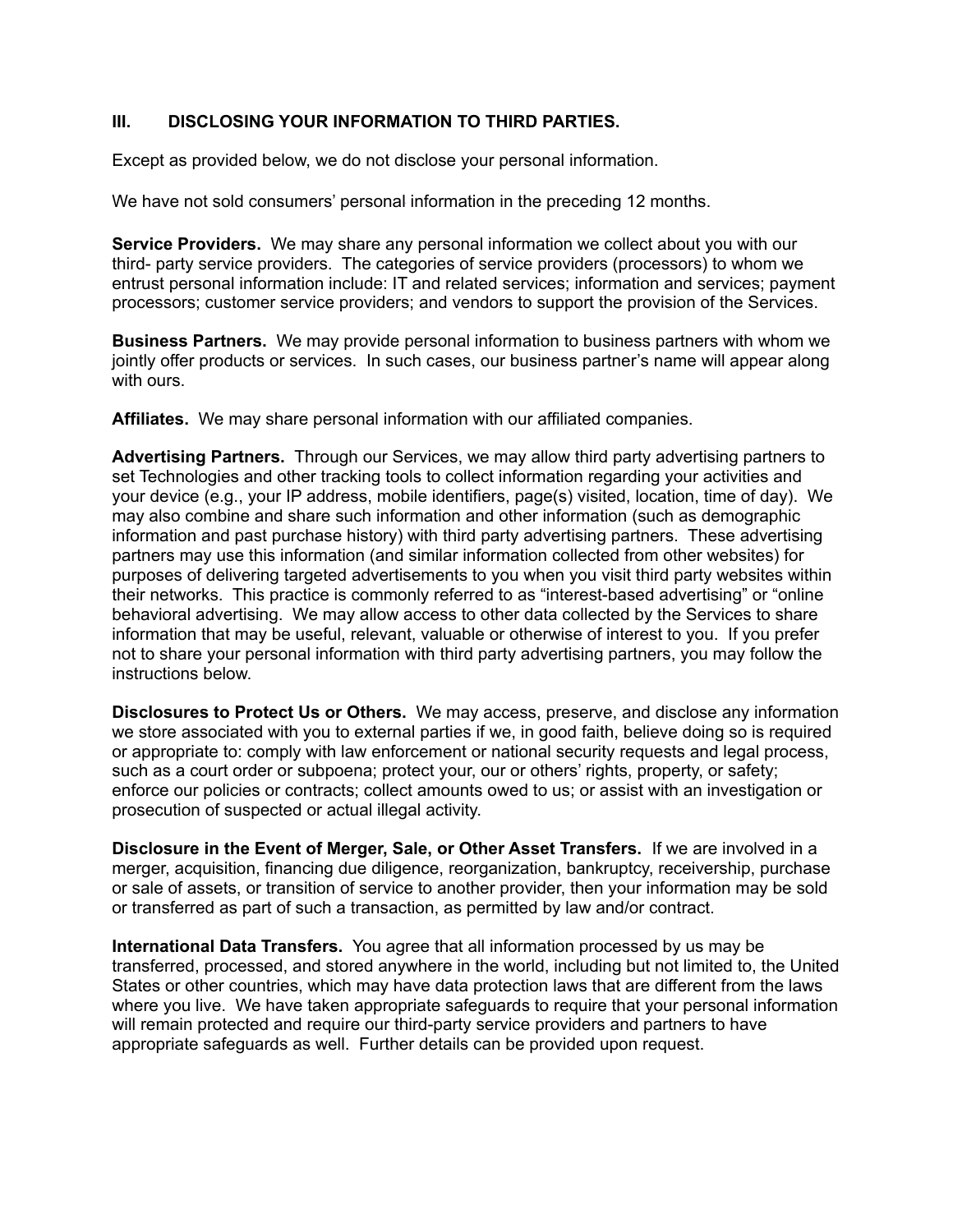# **IV. YOUR CHOICES.**

## **General.**

You have certain choices about your personal information. Where you have consented to the processing of your personal information, you may withdraw that consent at any time and prevent further processing by contacting us as described below. Even if you opt out, we may still collect and use non- personal information regarding your activities on our Services and for other legal purposes as described above.

### **Email and Telephone Communications.**

If you receive an unwanted email from us, you can use the unsubscribe link found at the bottom of the email to opt out of receiving future emails. Note that you will continue to receive transaction-related emails regarding products or Services you have requested. We may also send you certain non-promotional communications regarding us and our Services, and you will not be able to opt out of those communications (e.g., communications regarding the Services or updates to our [Terms](https://docs.google.com/document/d/1f27RUWvs1UbfA--XvA4hlUHJ9DZgX-R9bHSponpGccs/edit?usp=sharing) or this Privacy Policy).

We process requests to be placed on do-not-mail, do-not-phone and do-not-contact lists as required by applicable law.

### **Mobile Devices.**

We may send you push notifications through our mobile application. You may at any time opt out from receiving these types of communications by changing the settings on your mobile device. We may also collect location-based information if you use our mobile applications. You may opt-out of this collection by changing the settings on your mobile device.

### **"Do Not Track."**

Do Not Track ("DNT") is a privacy preference that users can set in certain web browsers. Please note that we do not respond to or honor DNT signals or similar mechanisms transmitted by web browsers.

### **Cookies and Interest-Based Advertising.**

You may stop or restrict the placement of Technologies on your device or remove them by adjusting your preferences as your browser or device permits. The online advertising industry also provides websites from which you may opt out of receiving targeted ads from data partners and other advertising partners that participate in self-regulatory programs. You can access these and learn more about targeted advertising and consumer choice and privacy, at [www.networkadvertising.org/managing/opt\\_out.asp,](http://www.networkadvertising.org/managing/opt_out.asp) [http://www.youronlinechoices.eu/,](http://www.youronlinechoices.eu/) [https://youradchoices.ca/choices/,](https://youradchoices.ca/choices/) and [www.aboutads.info/choices/](http://www.aboutads.info/choices/). To separately make choices for mobile apps on a mobile device, you can download DAA's AppChoices application from your device's app store. Alternatively, for some devices you may use your device's platform controls in your settings to exercise choice.

Please note you must separately opt out in each browser and on each device. Advertisements on third party websites that contain the AdChoices link may have been directed to you based on information collected by advertising partners over time and across websites. These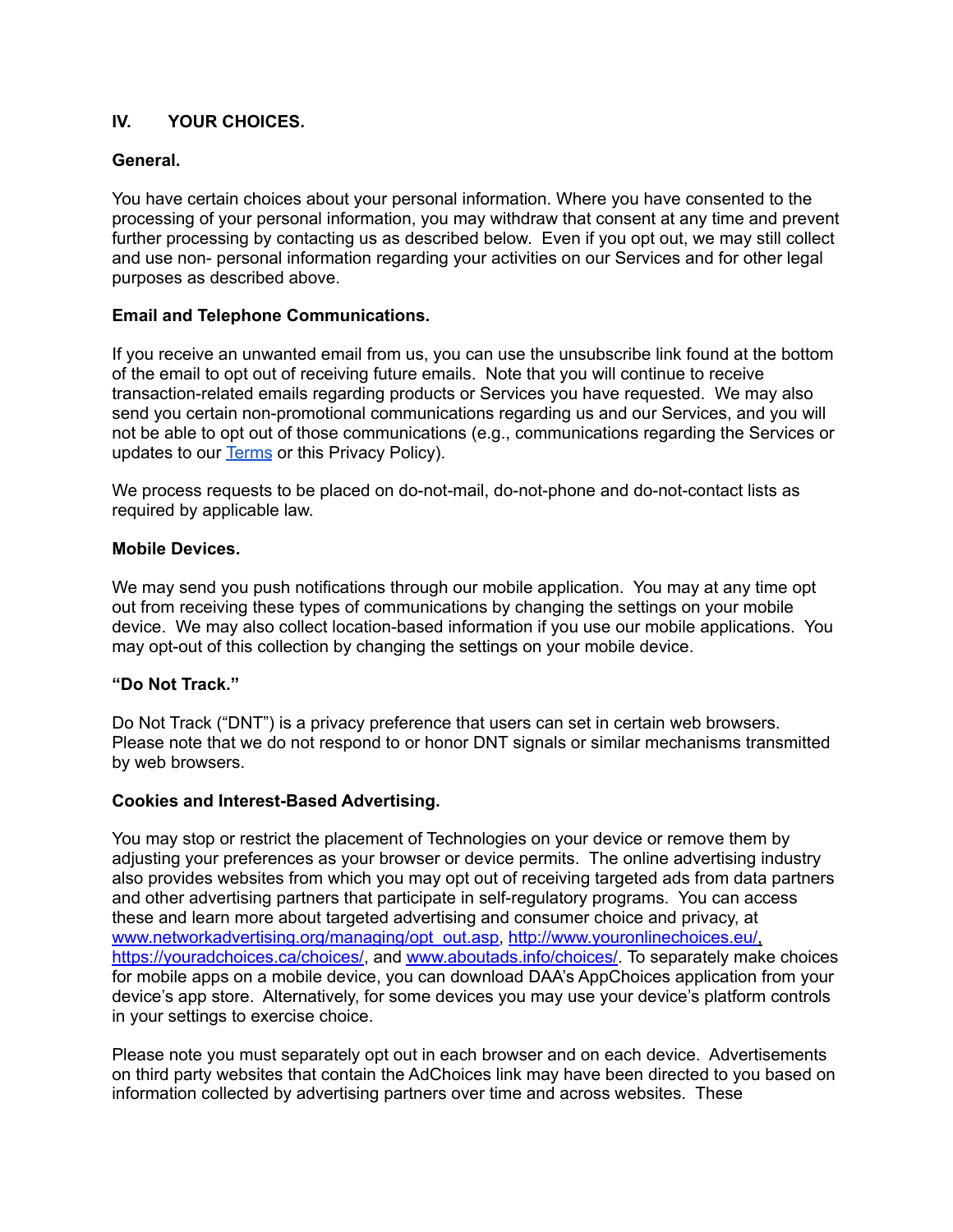advertisements provide a mechanism to opt out of the advertising partners' use of this information for interest-based advertising purposes.

## **Your Privacy Rights.**

In accordance with applicable law, you may have the right to:

**Access to/portability of personal information** about you consistent with legal requirements. In addition, you may have the right in some cases to receive or have your electronic personal information transferred to another party.

**Request correction** of your personal information where it is inaccurate or incomplete. In some cases, we may provide self-service tools that enable you to update your personal information or we may refer you to the controller of your personal information who is able to make the correction.

**Request deletion** of your personal information, subject to certain exceptions prescribed by law.

**Request restriction of or object to** processing of your personal information, including the right to opt in or opt out of the sale of your personal information to third parties, if applicable, where such requests are permitted by law.

If you would like to exercise any of these rights, please contact us as set forth below. We will process such requests in accordance with applicable laws. To protect your privacy, we will take steps to verify your identity before fulfilling your request.

# **V. DATA RETENTION.**

We store the personal information we receive as described in this Privacy Policy for as long as you use our Services or as necessary to fulfill the purpose(s) for which it was collected, provide our Services, resolve disputes, establish legal defenses, conduct audits, pursue legitimate business purposes, enforce our agreements, and comply with applicable laws.

### **VI. SECURITY OF YOUR INFORMATION.**

We take steps to ensure that your information is treated securely and in accordance with this Privacy Policy. Unfortunately, no system is 100% secure, and we cannot ensure or warrant the security of any information you provide to us. To the fullest extent permitted by applicable law, we do not accept liability for unintentional disclosure.

By using the Services or providing personal information to us, you agree that we may communicate with you electronically regarding security, privacy, and administrative issues relating to your use of the Services. If we learn of a security system's breach, we may attempt to notify you electronically by posting a notice on the Services, by mail or by sending an e-mail to you.

# **VII. CHILDREN'S INFORMATION.**

The Services are not directed to children under 13 (or other age as required by local law), and we do not knowingly collect personal information from children. If you learn that your child has provided us with personal information without your consent, you may contact us as set forth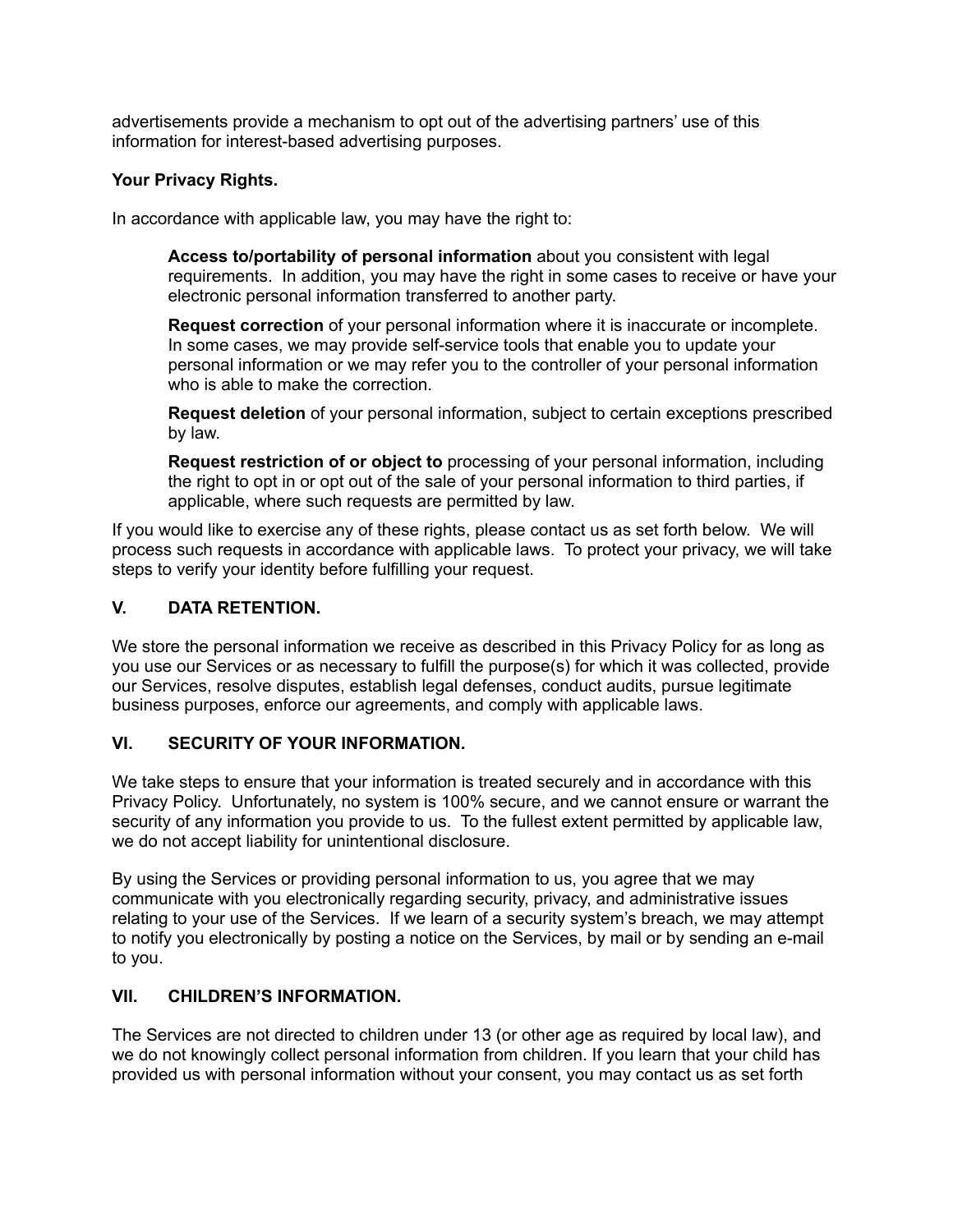below. If we learn that we have collected any personal information in violation of applicable law, we will promptly take steps to delete such information and terminate the child's account.

#### **VIII. OTHER PROVISIONS.**

#### **SUPERVISORY AUTHORITY.**

If you are located in the European Economic Area or the UK, you have the right to lodge a complaint with a supervisory authority if you believe our processing of your personal information violates applicable law.

#### **CHANGES TO OUR PRIVACY POLICY.**

We may revise this Privacy Policy from time to time at our sole discretion. If there are any material changes to this Privacy Policy, we will notify you as required by applicable law. You understand and agree that you will be deemed to have accepted the updated Privacy Policy if you continue to use the Services after the new Privacy Policy takes effect.

#### **IX. CONTACT US.**

If you have any questions about our privacy practices or this Privacy Policy, or if you wish to submit a request to exercise your rights as detailed in this Privacy Policy, please contact us [here](https://support.polarr.com/hc/en-us/requests/new).

### **X. IMPORTANT INFORMATION REGARDING EUROPE**

This section applies to individuals in the European Economic Area and the United Kingdom.

Controller: Polarr, Inc. is the controller of the personal data that we have about you and can be reached at: 75 E Santa Clara St. STE 900, San Jose, CA 95113 or through email.

Your rights. You may ask us to take the following actions:

- Access. Provide you with information about our processing of your personal data and give you access to it.
- Correct. Update or correct inaccuracies in your personal data.
- Delete. Delete your personal data.
- Export. Export a machine-readable copy of your personal data that you can use with a different service.
- Restrict. Restrict the processing of your personal data.

Object. Object to our reliance on our legitimate interests as the legal basis of processing your personal data if that processing adversely impacts your legal rights.

To request one of these actions, contact us. We may request information from you to help us confirm your identity and process your request. Applicable law may require or permit us to decline your request. If we decline your request, we will tell you why, subject to legal restrictions.

Marketing emails. You can always opt out of our marketing emails by following the unsubscribe prompt in the message. You may still receive administrative or other non-marketing messages.

Legal bases. We generally process your personal data on the following legal bases: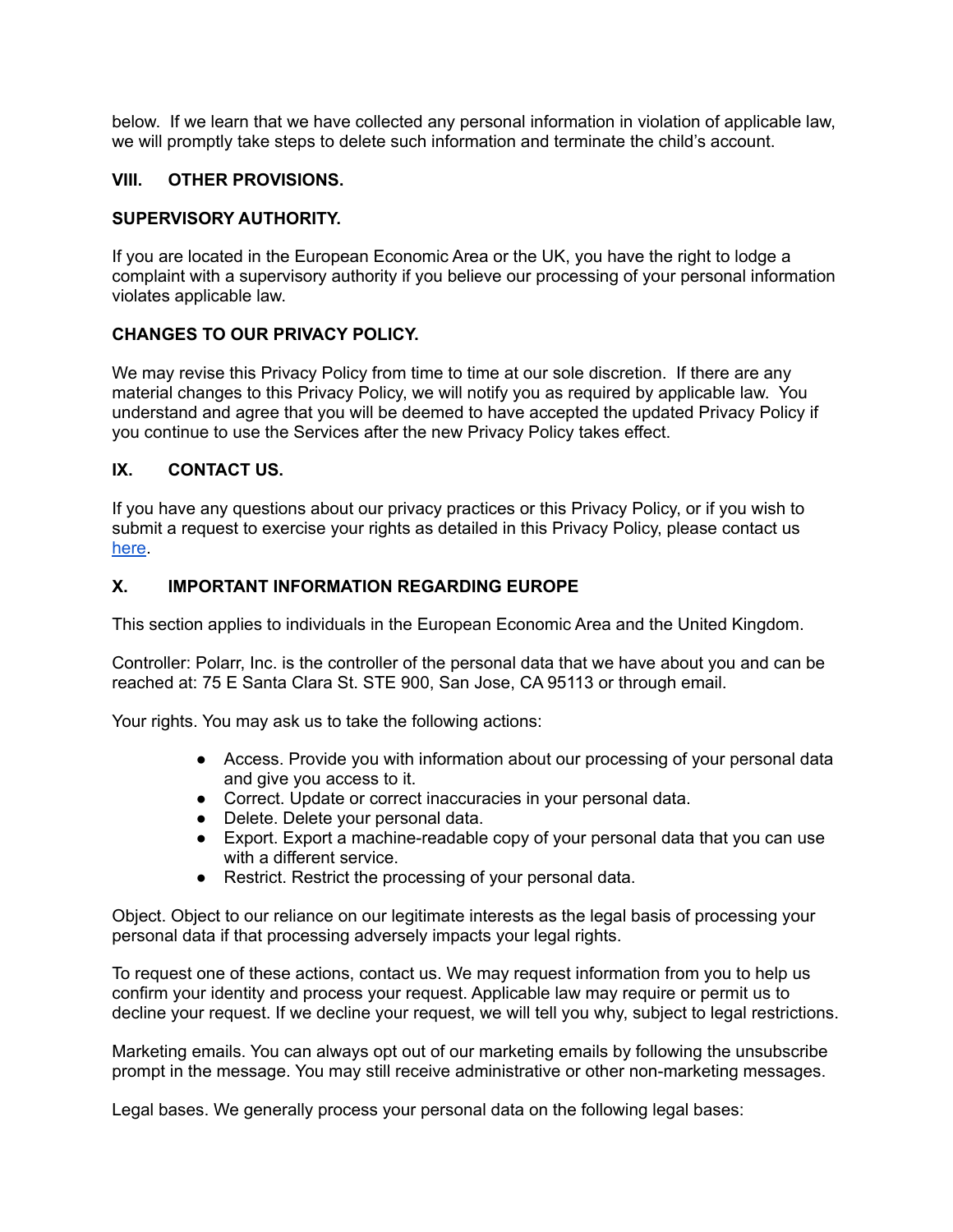- Contractual necessity. You have entered a contract with us and we need to use some of your personal data to provide services you have requested or take steps that you request prior to providing services. For example, we cannot create an account for you if you do not provide required information like your email address or phone number. If you do not provide information indicated as required or mandatory within our service, or that is otherwise necessary to provide a requested service or feature within the service, it will not be available to you.
- Compliance with law. We may have to process or share your personal data to comply with legal obligations, such as to comply with a subpoena or legal process.
- Legitimate interests. We process your personal data for purposes that constitute our legitimate interests, such as fraud prevention and safety; protecting our, your or others' property rights; exercising or defending legal claims; investigating violations of and enforcing our **Terms of [Service](https://docs.google.com/document/d/1f27RUWvs1UbfA--XvA4hlUHJ9DZgX-R9bHSponpGccs/edit?usp=sharing)**; analyzing and improving our services; and marketing and advertising.
- Consent. In some cases, we may process your personal data based on your consent, such as where we request access to data on your mobile device through the prompts in your device's operating system. Where we rely on your consent you have the right to withdraw it anytime in the manner indicated at the time consent is requested.

Updates. Privacy laws are undergoing significant changes in Europe and we may need to further update our Privacy Policy as laws take effect and regulators provide additional guidance. While we will always notify you of any material updates, we encourage you to revisit our Privacy Policy from time to keep current with any changes.

Questions, concerns, complaints. If you have any questions or concerns, please contact us. In addition, you can always submit a complaint to your data protection regulator.

# **XI. IMPORTANT INFORMATION FOR CALIFORNIA RESIDENTS**

Scope. This addendum supplements our Privacy Policy and applies only to California residents and the Personal Information we collect about them as a "business," as defined under the California Consumer Privacy Act of 2018 ("CCPA"). For purposes of this section, "Personal Information" has the meaning given in the CCPA but does not include information exempted from the scope of the CCPA. Additionally, this section does not apply to information we collect from you in the course of communicating with you in your capacity as an employee, controlling owner, director, officer or contractor of an organization (i.e., company, partnership, sole proprietorship, non-profit or government agency) while we are providing or receiving products or services to or from, or performing due diligence on, that organization.

Collection, use and disclosure of your Personal Information. For each category of data described above in Section 1 and Section 2 of this Privacy Policy, the following list describes the corresponding statutory categories of Personal Information specified by the CCPA in California Civil Code § 1798.140(o), the sources of that Personal Information, and the business/commercial purposes for collecting that Personal Information, as further described in Section 1 and Section 2:

> ● Information you provide us directly (such as name, e-mail address, payment/billing information, correspondence you send to us, your photos and other User Content)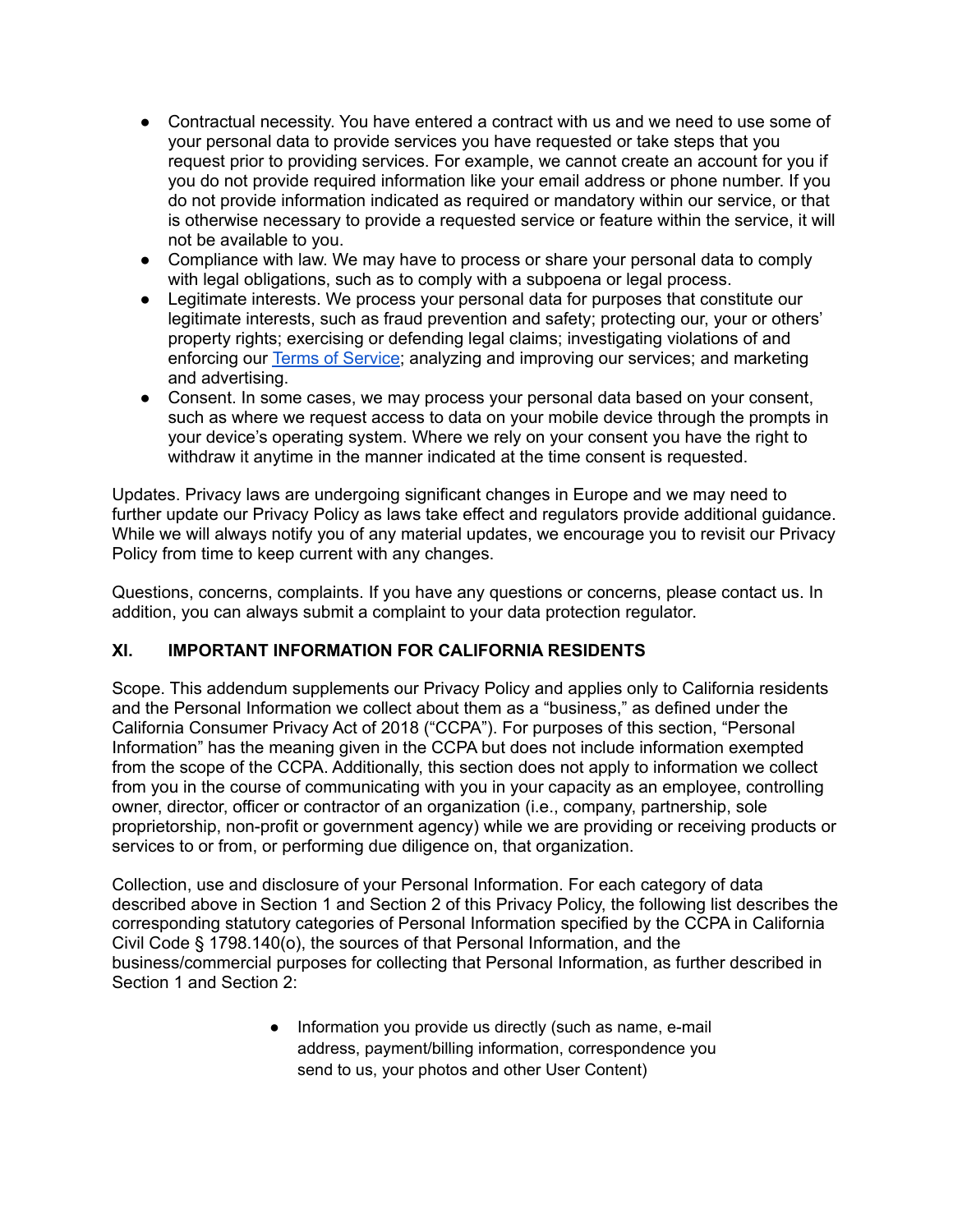- *CCPA category:* identifiers; financial information; online identifiers; visual information
- *Sources:* you
- *Purposes:* to operate, maintain, and provide to you the features and functionality of the Service and our business
- Information from third parties (such as information about your use of a third party service like Facebook)
	- *CCPA category:* identifiers; online identifiers
	- *Sources:* third parties
	- *Purposes:* for functionality related to the specific third party; for example, you can log-in to the Service with Facebook and post your User Content to your social media platforms
- Data about others (such as another person's phone number that you submit to us through our invitation service)
	- *CCPA category:* identifiers; online identifiers
	- *Sources:* you
	- *Purposes:* to operate, maintain, and provide the invitation service
- Metadata (such as data about how, when, where, and by whom a piece of User Content was collected and how that content has been formatted)
	- *CCPA category:* internet or network information
	- *Sources:* you
	- *Purposes:* to operate, maintain, and provide to you the features and functionality of the Service; to communicate with you; to send Service-related communications
- Analytics information (such as traffic and usage information for the Service)
	- *CCPA category:* commercial information; internet or network information
	- *Sources:* automatic collection
	- *Purposes:* understand and improve the Service
- Cookies and similar technologies (which reveal information such as how you use the Service)
	- *CCPA category:* commercial information; internet or network information
		- *Sources:* automatic collection
		- *Purposes:* enable log-ins; enhance your navigation on our site; allow us or our business partners to track usage of the Service; save information you previously entered; personalize your experience on the Service; monitor and provide support for the Service; comply with the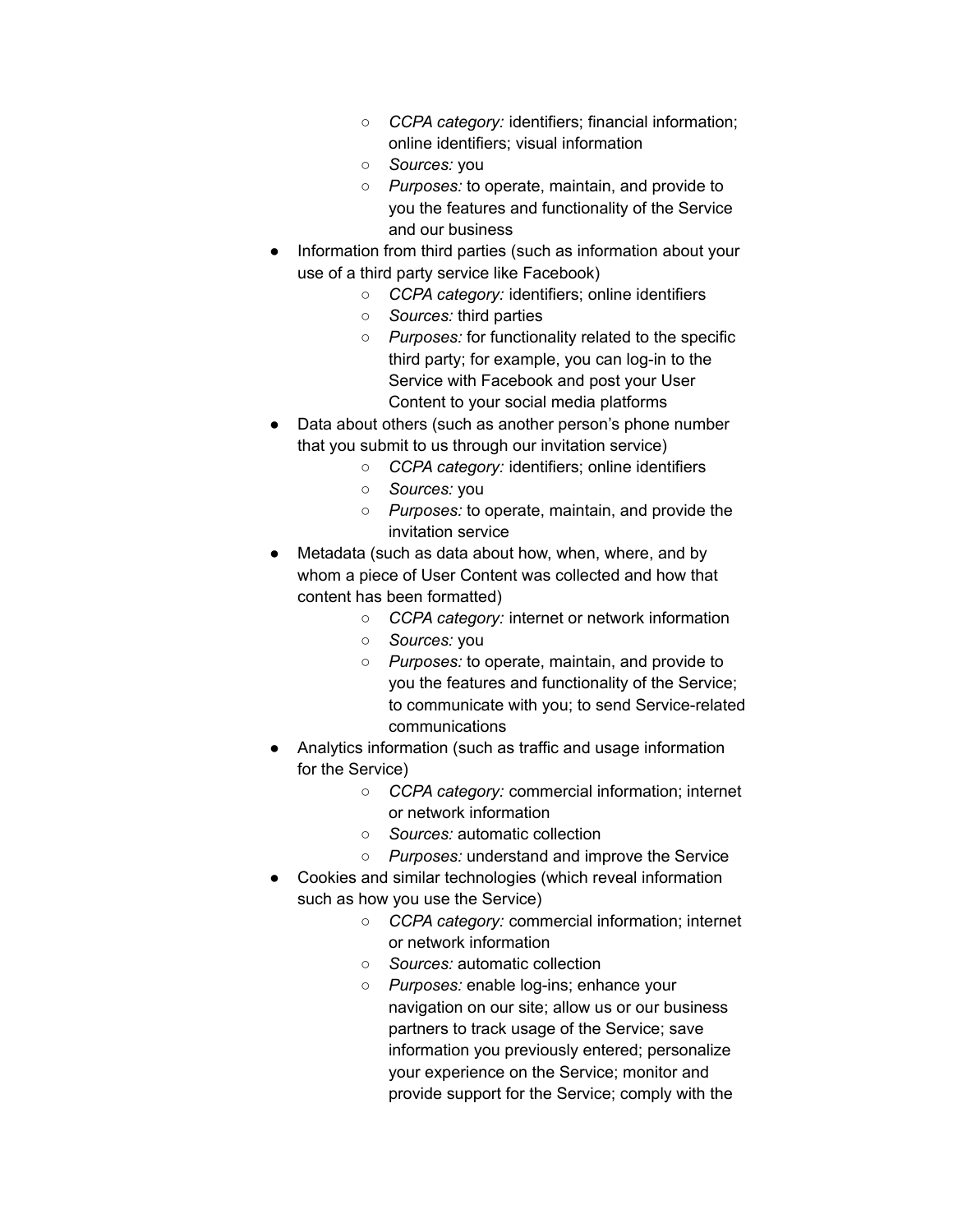Digital Millennium Copyright Act; provide interest-based advertising on other sites

- Software development kit information (which reveals information regarding your use of the Service)
	- *CCPA category:* commercial information; internet or network information
	- *Sources:* automatic collection
	- *Purposes:* allow us, our business partners, service providers or advertising partners to understand and improve the Service; track usage of the Service; personalize your experience on the Service; monitor and provide support for the Service; comply with the Digital Millennium Copyright Act; provide interest-based advertising on other websites or services
- Log file information (such as your web request, IP address, browser type, referring / exit pages and URLs, and how you interact with the Service)
	- *CCPA category:* internet or network information; online identifiers
	- *Sources:* automatic collection
	- *Purposes:* operate, maintain, and provide to you the features and functionality of the Service; save information you previously entered; personalize your experience on the site and Service; monitor and provide support for the Service; enhance your navigation on the Service; comply with the Digital Millennium Copyright Act; provide interest-based advertising on other websites or services
- Clear gifs/web beacons information
	- *CCPA category:* internet or network information; online identifiers
	- *Sources:* automatic collection
	- *Purposes:* track how you interact with our site and communications to report on and improve the Service; save information you previously entered; personalize your experience on the Service; monitor and provide support for the Service; enhance your navigation on the Service; comply with the Digital Millennium Copyright Act; provide interest-based advertising on other websites or services
- Device identifiers
	- *CCPA category:* internet or network information; online identifiers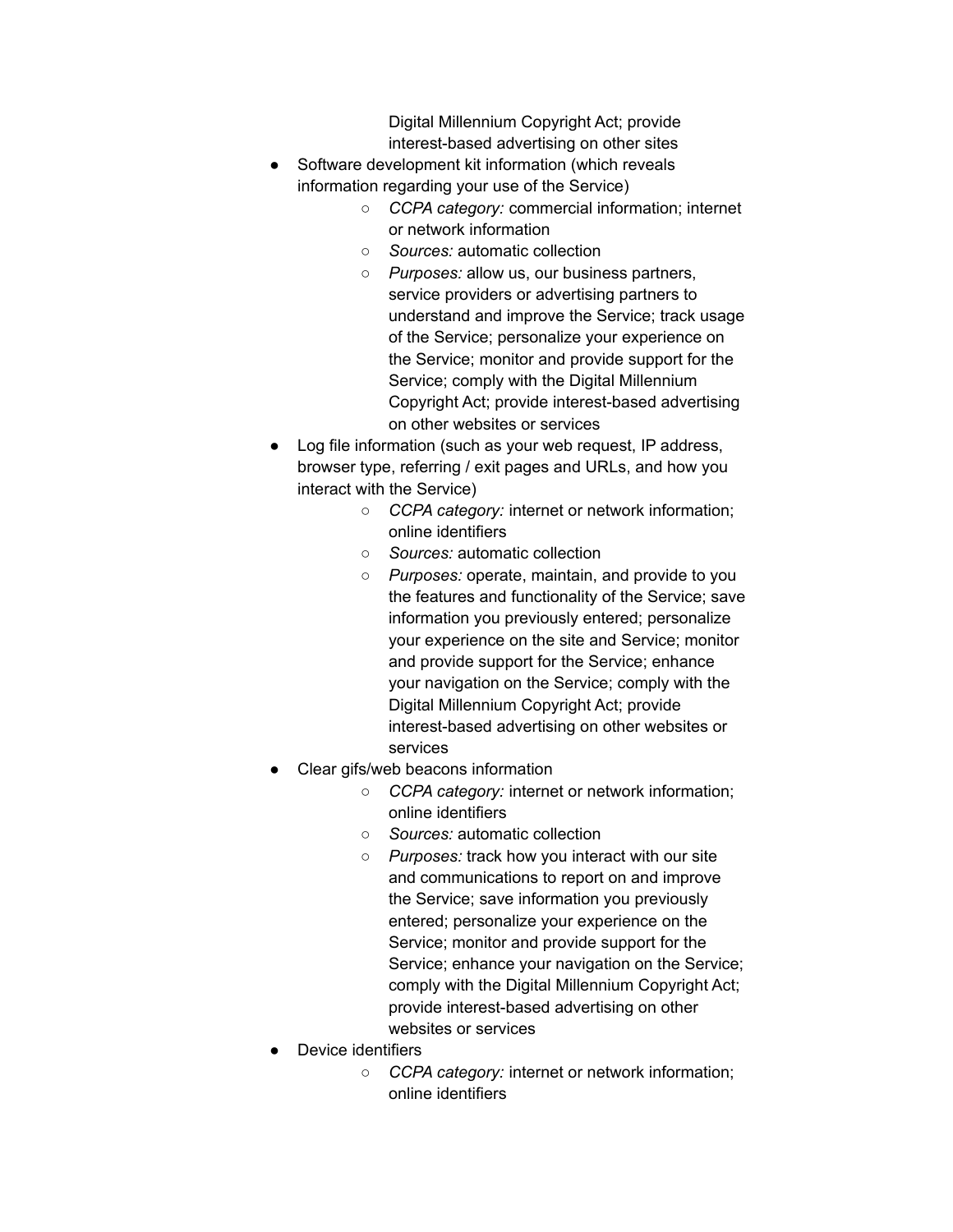- *Sources:* automatic collection
- *Purposes:* enhance your log in and navigation on the Service; save information you previously entered; personalize your experience on the Service; monitor and provide support for the Service; comply with the Digital Millennium Copyright Act; provide interest-based advertising on other websites or services
- Location Data (such as your GPS coordinates or similar information)
	- *CCPA category:* geolocation data; internet or network information
	- *Sources:* automatic collection
	- *Purposes:* operate, maintain, and provide to you the features and functionality of the Service; save information you previously entered; personalize your experience on the Service; monitor and provide support for the Service; enhance your navigation on the Service; comply with the Digital Millennium Copyright Act; provide interest-based advertising on other websites or services

We describe the categories of third parties to whom we disclose your Personal Information in Section 3 of our Privacy Policy (DISCLOSING YOUR INFORMATION TO THIRD PARTIES.). We may draw inferences about user preferences and behavior from the information described above when analyzing it and use them to deliver and improve the Service. We may also use and share the information described above as otherwise described in this Privacy Policy. The foregoing describes our practices for the 12 months preceding the 'last updated' date at the top of this Privacy Policy.

California 'Do Not Sell My Personal Info' Notice. Like many companies online, we use advertising services that use information collected from cookies and similar technologies to try to make the ads you see on other websites more relevant to your interests. This is called interest-based advertising. See the section of our Privacy Policy entitled *Cookies, Pixel Tags/Web Beacons, Analytics Information, and Interest-Based Advertising technologies* for details. Although we do not sell your information to these companies for money, our use of these services may constitute a "sale" of Personal Information from which you have the right to opt-out for purposes of the CCPA. You can opt-out of the use of your information for interest-based advertising by: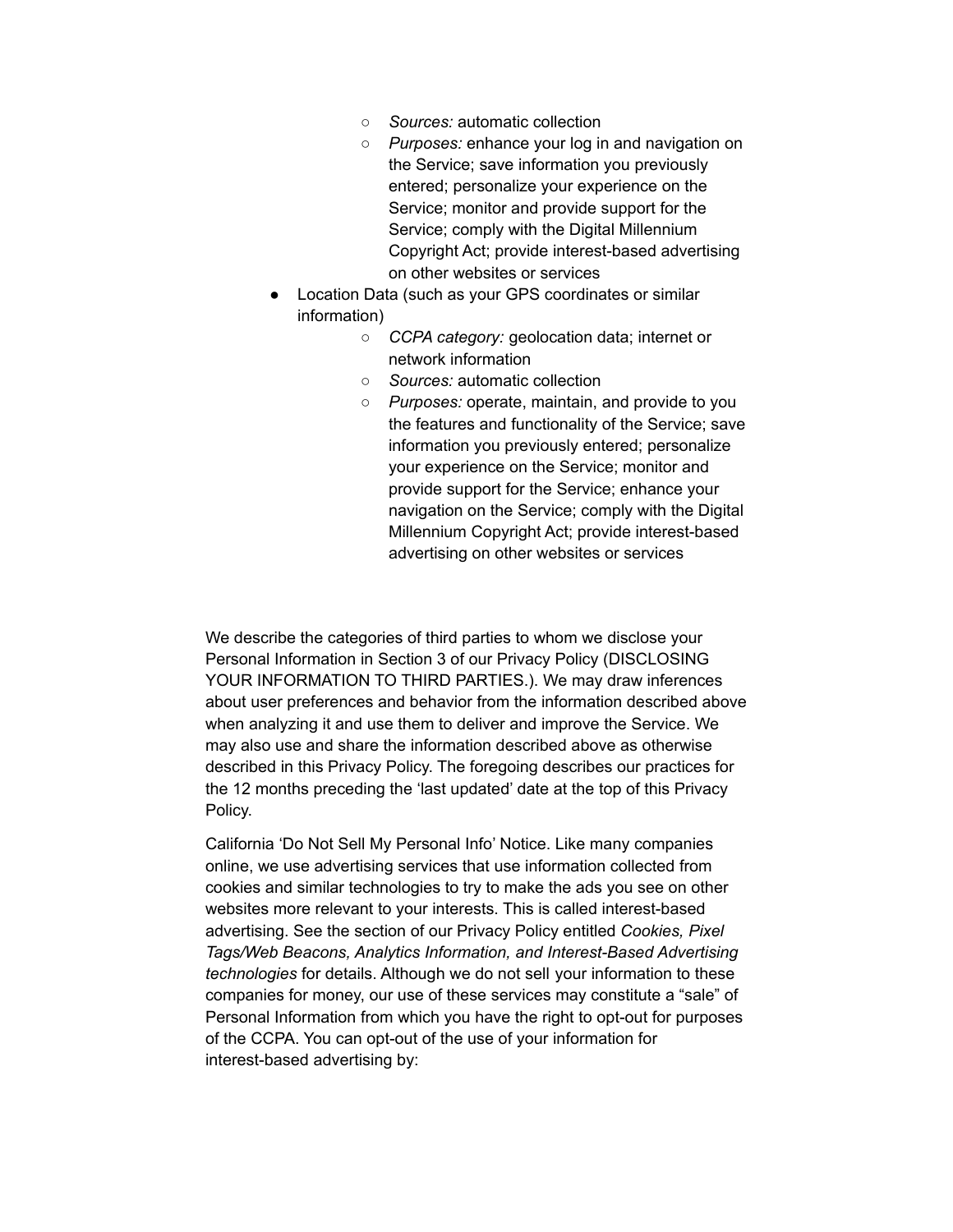- Browser settings. Blocking third party cookies in your web browser settings.
- Privacy browsers/plug-ins. Using privacy browsers or ad-blocking browser plug-ins that let you block advertising trackers.
- Ad industry tools. Opting-out of interest-based ads from companies participating in the following industry opt-out programs:
	- Network Advertising Initiative: [NAI Opt Out](https://www.networkadvertising.org/managing/opt_out.aspx)
	- Digital Advertising Alliance:
		- Opt-out [\(optout.aboutads.info\)](https://optout.aboutads.info/), which will allow you to opt-out of interest based ads served by on websites by participating members.
		- AppChoices mobile app (available at [https://www.youradchoices.com/app](https://www.youradchoices.com/appchoices) [choices\)](https://www.youradchoices.com/appchoices), which will allow you to opt-out of interest-based ads in mobile apps served by participating members.
- Mobile settings. Using your mobile device settings to limit use of the advertising ID associated with your mobile device for interest-based advertising purposes.

We recommend that you take all of these steps if you want to prevent collection of your information for interest-based ads. You will need to apply these opt-out settings on each device from which you wish to opt-out. Not all companies that serve interest-based ads participate in these opt-out programs, so even after opting-out, you may still receive cookies and interest-based ads from other companies. If you opt-out, you will still see advertisements online but they may be less relevant to you.

Your right to information, access and deletion. You have the following rights under the CCPA:

- Information. You can request the following information about how we have collected and used your Personal Information during the past 12 months:
	- The categories of Personal Information that we have collected.
	- The categories of sources from which we collected the Personal Information.
	- The categories of third parties with whom we share the Personal Information.
	- The categories of Personal Information that we sold or disclosed for a business purpose.